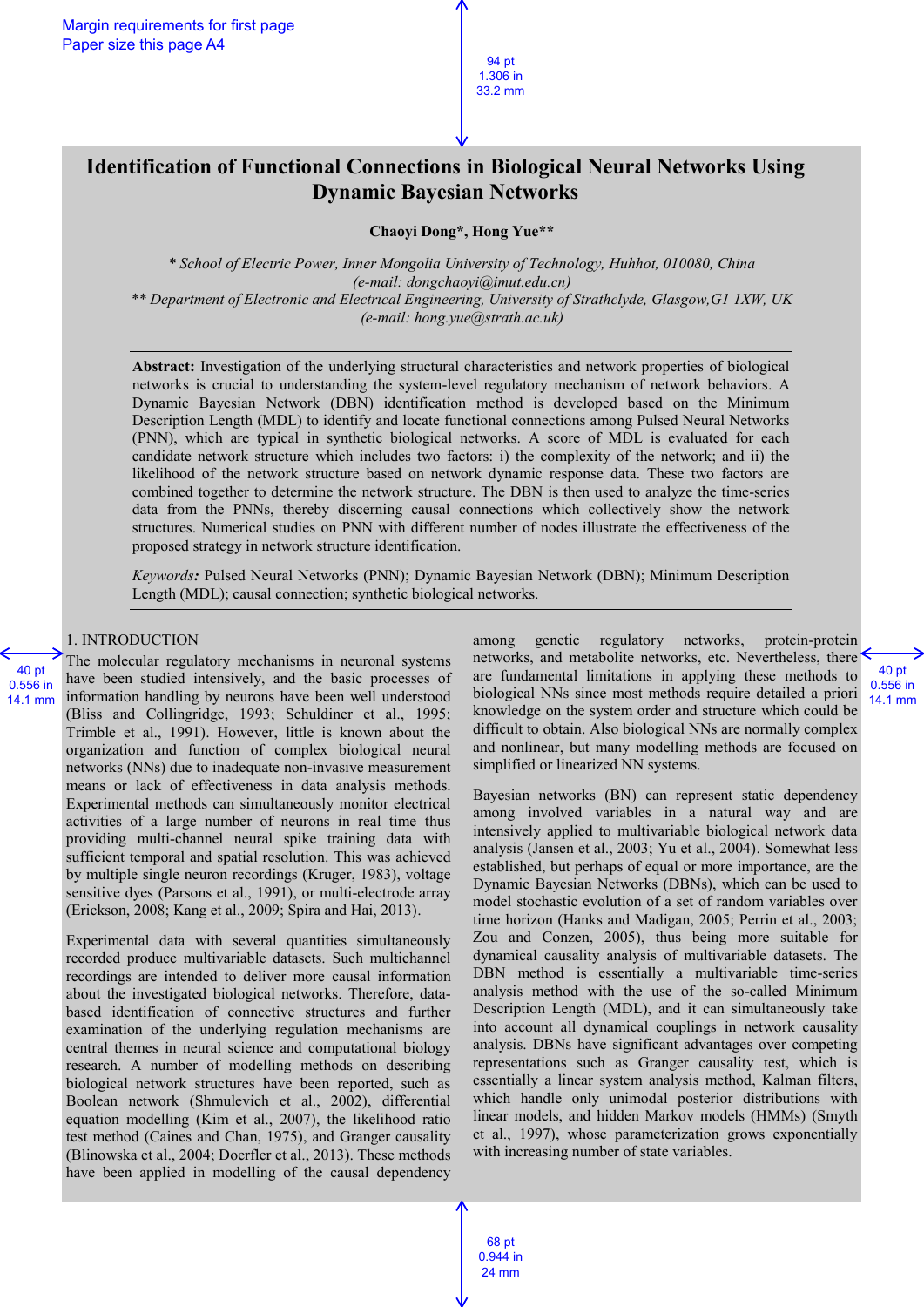In this paper, the DBN identification method is investigated to identify underlying dependent structures in multivariable dynamic systems through network structure sorting. The remaining of the paper is organized as follows. The DBN structure identification method is presented in Section 2. Numerical studies are conducted in Section 3. Conclusions and discussions are made in Section 4.

## 2. DBN STRUCTURE IDENTIFICATION METHOD

## *2.1 Stage Dynamic Bayesian Networks*

40 pt 0.556 in 14.1 mm Consider a biological network with *n* nodes that can be represented as a discrete variable set  $\mathbf{X} = \{X_1, X_2, \dots, X_n\}$ . Each state variable (or node),  $X_i$  ( $i = 1, \dots, n$ ), has  $s_i$ possible values:  $w_{i1}, w_{i2}, \ldots w_{is_i}$ . The parent set of  $X_i$  is denoted as  $Pa(X_i)$ , which contains  $q_i$  nodes and assumes a total number of  $p_i$  possible unique instantiations, i.e.,

$$
p_i = \prod_{X_i \in \text{Pa}(X_i)} s_i \tag{1}
$$

Using  $v_{ij}$  (  $j = 1, 2, \dots, p_i$  ) to represent the *j*-th unique instantiation in  $Pa(X_i)$ , the conditional probability mass function,  $P(X_i = w_{ik} | Pa(X_i) = v_{ij}) = \theta_{i,j,k}$ , denotes the possibility of  $X_i$  taking the *k*-th value ( $k = 1, 2, \dots, s_i$ ) when  $Pa(X<sub>i</sub>)$  presents its *j*-th unique instantiation. Clearly for any *i* and *j*, there is  $\sum_{k=1}^{s_i} \theta_{i,j,k} = 1$  $\sum_{k=1}^{s_i} \theta_{i,j,k} = 1$ . All values of  $\theta_{i,j,k}$  compose the conditional probability table (CPT) for the network.

A BN is defined as a directed acyclic graph (DAG) with a joint probability distribution over a variable set **X** , denoting formally as  $BN = (G, \Theta)$ . The vertices of a DAG correspond to the network variables,  $\{X_1, X_2, \dots, X_n\}$ ;  $\Theta$  is composed of all entries in the CPT given the network structure of *G* . It is reasonable to assume that each node  $X_i$  is independent of its non-descendants given its parent nodes. Following the chain rule, the joint probability of a BN is the product of the conditional probabilities specified for each variable, i.e.

$$
P(X) = P(X_1, X_2, ..., X_n) = \prod_{i=1}^{n} P(X_i | Pa(X_i))
$$
 (2)

While a BN is used to describe the probability distribution of a biological network over a static data set, a DBN extends this representation to modelling of dynamical processes. In the formulation of a DBN, the joint probability distribution

over the time series, 
$$
t = 0, 1, \dots, T
$$
, can be written as:  
\n
$$
P(X(0), X(1), \dots, X(T)) = P(X(0)) \cdot \prod_{t=1}^{T} P(X(t) | X(t-1))
$$
 (3)

where  $X(0)$  represents the initial states of the prior network. With the first -order Markov assumption, the state transition probability can be calculated by means of a DAG as follows:

$$
P_{DB}\left(\mathbf{X}(t)\big|\mathbf{X}(t-1)\right) = \prod_{i=1}^{n} P_{DB}\left(X_i(t)\big| Pa\left(X_i(t)\right)\right) \tag{4}
$$

## *2.2 Minimum Description Length Criteria*

68 pt 0.944 in 24 mm

There are various methods to evaluate the so-called "loss function" of BNs or DBNs with respect to a certain network data set, among which typically used criteria include Expectation Maximization (EM) (Friedman, 1998), Bayesian Information Criterion (BIC) score (Schwarz, 1978), BDe score (Heckerman et al., 1995), and Minimum Description Length (MDL) score. The MDL algorithm was originally proposed from studies on universal coding (Rissanen, 1978). In order to save/restore a group of given instance data into/from computer memory, a model is usually used to compress the coded data. Thus, the required data length, i.e., the total description length, is equal to the summation of the data length for saving the model parameters and the length of the compressed network response data. The best model is the model with an MDL. This method was later on applied to BNs' structure learning (Lam and Bacchus, 1994).

According to MDL criterion, the optimal BN structure is the network with a minimum summation of the network parameter length and the network response data length. This means that a balance needs to be achieved between the network complexity and the matching degree of the network with the response data. For this purpose, a score of MDL consists of the following two parts:

## (i) The network parameter data length

For an *n*-nodes BN, it requires data with a length of  $log_2(n)$ to code the indexes for each node (using binary coding). The *i*-th node can be coded by  $q_i \log_2(n)$  bits. Therefore, to store a structure of BN, the required binary data length is

$$
DL_{struct}(BN) = \log_2(n) \cdot \sum_{i=1}^{n} q_i
$$
 (5)

In the storage of a CPT, each variable  $X_i$  has  $p_i \times (s_i - 1)$ parameters. Since  $\sum_{k=1}^{s_i} \theta_{i,j,k} = 1$  $\sum_{k=1}^{s_i} \theta_{i,j,k} = 1$  for any *i* and *j* in the network, only  $(s_i - 1)$  independent parameters (instead of  $s_i$ ) are required in each column of the CPT. To save each parameter, it requires  $\frac{1}{2} \log_2(m)$  bits, where *m* is the number of data instance of **X**. For a DBN, the number of *m* is taken as the length of time series, i.e.,  $m = T + 1$ . Thus, the total length required for saving a full CPT of the DBN is

$$
DL_{tab}(BN) = \frac{1}{2}\log_2(T+1)\cdot\sum_{i=1}^{n} p_i\cdot(s_i-1)
$$
 (6)

(ii) The compressed length of the response data

Suppose all data instances are independent and the data set

(D) is complete, then the binary length of all instance data is  
\n
$$
DL_{data}(D|BN) = -\log_2 P(D|BN)
$$
\n
$$
= -\log_2 \left( P(\mathbf{X}(0)) \cdot \prod_{t=1}^{T} P(\mathbf{X}(t) | \mathbf{X}(t-1)) \right)
$$
\n
$$
= -\log_2 \prod_{i=1}^{n} \prod_{j=1}^{p_i} \prod_{k=1}^{s_i} \left( N_{ijk} / N_{ij} \right)^{N_{ijk}}
$$
\n(7)

where  $N_{ijk}$  counts the number of instances when  $X_i = w_{ijk}$ under the cause of  $Pa(X_i) = v_{ij}$ ,  $N_{ij}$  is the total number of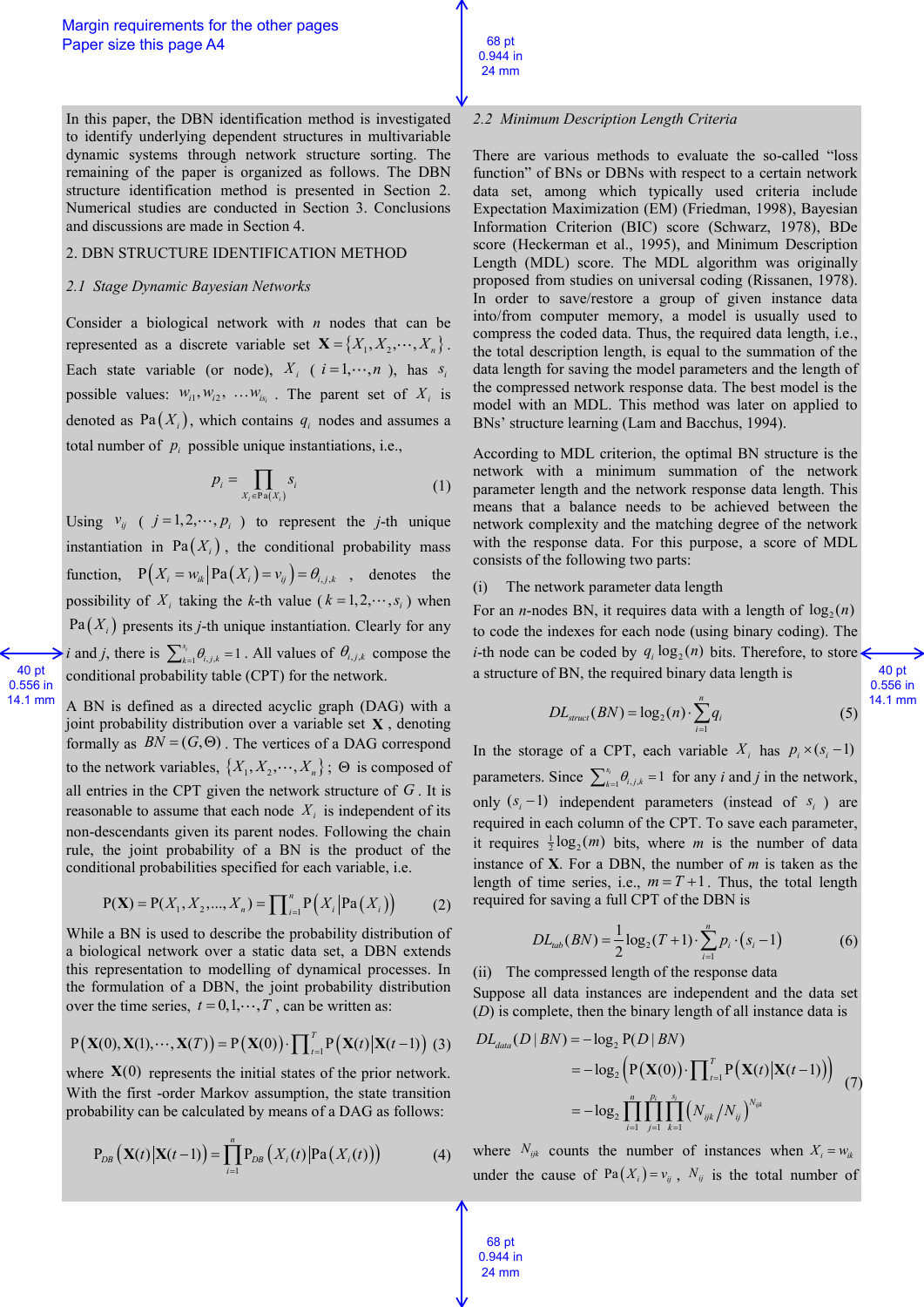instances when  $Pa(X_i) = v_{ij}$  for all values of  $X_i$ , i.e.,  $s_i$ <br> $k=1$  $N_{ij} = \sum_{k=1}^{s_i} N_{ijk}$ . Taking into account the three data length measures in (5)-(7), a total MDL score of a structured *BN*

depending on all data instance is  
\n
$$
Score_{MD}(BN : D)
$$
\n
$$
= DL_{struct}(BN) + DL_{lab}(BN) + DL_{data}(D | BN)
$$
\n
$$
= \log_2(n) \cdot \sum_{i=1}^{n} q_i + \frac{1}{2} \log_2(T + 1) \cdot \sum_{i=1}^{n} p_i \cdot (s_i - 1)
$$
\n
$$
- \log_2 \prod_{i=1}^{n} \prod_{j=1}^{p_i} \prod_{k=1}^{s_i} (N_{ijk} / N_{ij})^{N_{ijk}}
$$
\n(8)

By the MDL criteria, the optimal model structure is selected as the one with the MDL.

#### *2.3 Genetic Algorithm for Network Structure Optimization*

Use of efficient searching algorithms is crucial in identifying the optimal structure with the lowest loss function. Currently, the greedy searching or the best first searching are commonly used for BN structure optimization because of their computational simplicity. However, these two algorithms lead to local optimum solutions that are dependent on the initial structure. Alternatively, the simulated annealing method, a global optimization algorithm, can be used, but this algorithm is normally difficult to converge and consumes a large computational time. In this work, we propose to employ another global optimization algorithm, Genetic Algorithm (GA), in structure identification of DBN. Details of a classical GA can be found in (Holland, 1975; Whitley, 2014).

#### 40 pt 0.556 in 14.1 mm

#### *2.4 Pulsed Neural Networks*

To test the effectiveness of the DBN identification method for network structure sorting, we construct synthetic NNs using Pulsed Neural Networks (PNN) and calculate their network response data. The PNNs, also called as the third generation of artificial NN, are based on spiking neurons, or "integrate and fire" neurons (Maass and Bishop, 1999). These neurons utilize recent insights from neurophysiology, specifically the use of temporal coding to pass information between neurons (Buracas et al., 1998; Kasabov, 2014; Mainen and Sejnowski, 1995; Riehle et al., 1997; Thorpe et al., 1996; Vaadia et al., 1995), which can closely mimic realistic communications between neurons. Therefore, PNNs are widely applied to study the properties of NNs.

For a spiking neuron  $i$ , denoted by  $X_i$ , the membrane voltage can be denoted by  $x_i$ . The neuron is fired once  $x_i$ reaches a threshold level of  $\delta$ . The moment of the *i*-th neuron crosses the threshold is recorded by a firing time  $t_i^f$ . The set of all firing time instances, called spike train, is described by the following set

$$
\Phi_i = \left\{ t_i^f \, \middle| \, x_i \left( t_i^f \right) = \delta, \quad f = 1, 2, \dots \right\} \quad (i = 1, 2, \dots, n) \tag{9}
$$

where the superscript  $f$  is the index for the firing time. There are two main processes that contribute to the value of *X<sub>i</sub>*. The first one is a negative-valued function  $\Psi_i(t-t_i^f)$ indicating an immediate "reset" after each firing time in  $\Phi_i$ , where  $t_i^f$  is the most recent spike time before the current time t. In the biological context,  $\Psi_i(\cdot)$ , also called the refractoriness function, is used to describe the neuronal refractoriness after a fired spike. The second contribution is from the *i*-th neuron's pre-synaptic neurons, i.e.,  $Pa(X_i)$ .

68 pt 0.944 in 24 mm

In the following we use notation *l* to represent the *l-*th presynaptic neuron in the parent set, where  $l = 1, \dots, q_i$  for  $\text{Pa}(X_i)$ . A spike in the pre-synaptic node at time  $t_i^j$ increases (or decreases)  $X_i$  of post-synaptic neuron *i* for  $t > t_i^f$  by adding a sum of weighted kernel functions, denoted by  $\omega_{il} \cdot \varepsilon_{il} (t - t_i^f)$ . The sign of  $\omega_{il}$  is used to indicate the synaptic efficacy,  $\omega_{il} > 0$  represents excitatory synapses and  $\omega_{ii}$  < 0 for inhibitory synapses. The kernel function  $\varepsilon_{ii}(\cdot)$ , also called the postsynaptic potential (PSP) function, describes the response of the *i*-th neuron due to a pre-synaptic potential at  $t_i^f$ . The term  $\varepsilon_i(\cdot)$  can also be regarded as a measure of the combined effect of axon transmission property and membrane transmission property of neurons. Therefore, the value of the  $i$ -th neuron at current time  $t$  is

given by a linear superposition of the two contributions,  

$$
x_i(t) = \sum_{t_i^f \in \Phi_i} \Psi_i(t - t_i^f) + \sum_{t_i^f \in \Phi_i} \sum_{t=1}^{q_i} \omega_{it} \cdot \varepsilon_{it} \left(t - t_i^f\right)
$$
(10)

The model in (9)-(10) is referred as the Spike Response Model (SRM) (Maass and Bishop, 1999). These two equations, together with the connectivity topology of NNs, form a simple mechanism for simulation of biological NNs. The noise term can be introduced into the SRM by adding a

term of stochastic current 
$$
I_i^{noise}(t)
$$
. Then (10) is changed to  
\n
$$
x_i(t) = \sum_{t_i^f \in \Phi_i} \Psi_i(t - t_i^f) + \sum_{t_i^f \in \Phi_i} \sum_{t=1}^{q_i} \omega_{it} \cdot \varepsilon_{it} \left(t - t_i^f\right)
$$
\n
$$
+ \int_0^{\infty} e_i(s) I_i^{noise}(t - s) \, ds \tag{11}
$$

Here  $e_i(\cdot)$  is the membrane dynamics function, representing the dynamics from the local noise current stimulation to the membrane voltage of the *i*-th neuron.

In numerical studies, several typical mathematical formulations can be used to describe the refractoriness function,  $\Psi_i(\cdot)$ , the PSP function,  $\varepsilon_i(\cdot)$ , and the membrane dynamics function,  $e_i(\cdot)$ . As an example, the following PSP function can be used

action can be used  
\n
$$
\varepsilon_{il}(t) = \frac{1}{1 - (\tau_s / \tau_m)} \left[ \exp\left( -\frac{t - \Delta_{ax}}{\tau_m} \right) - \exp\left( -\frac{t - \Delta_{ax}}{\tau_s} \right) \right]
$$
\n(12)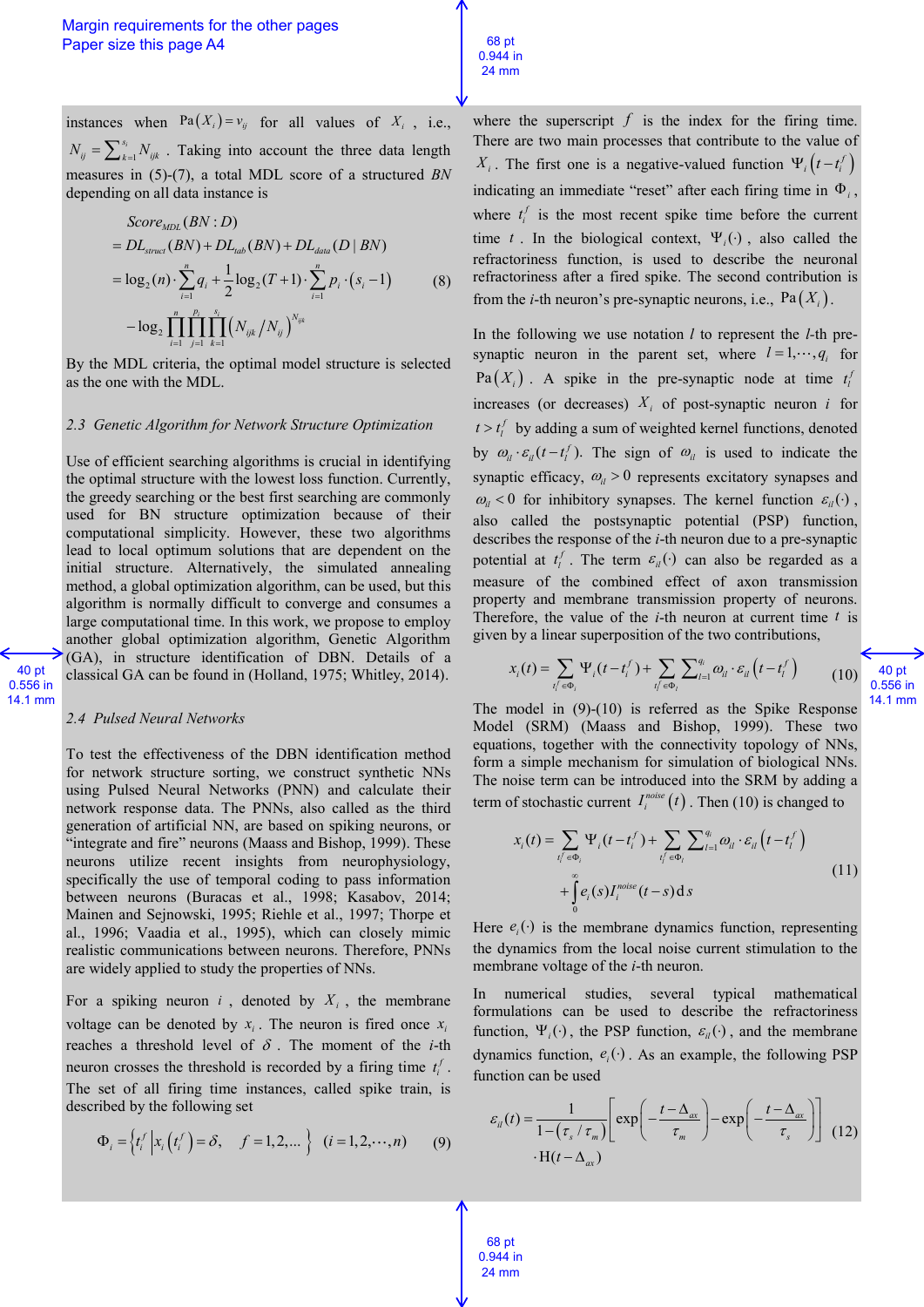where  $\tau_s$  and  $\tau_m$  are time constants describing axon transmission dynamics and membrane dynamics, respectively;  $\Delta_{ax}$  is the axonal transmission delay.  $H(t - \Delta_{ax})$  is the Heaviside step function which vanishes for  $t \leq \Delta_{ax}$  and takes a value of 1 for  $t > \Delta_{ax}$ .





40 pt 0.556 in 14.1 mm Fig. 1 Illustration of neuron behaviour with PNN modelling A typical refractoriness function is

$$
\Psi_i(t) = \begin{cases}\n-\delta \exp\left(-\frac{t}{\tau}\right) & \text{for } t > T_{refractory}^i \\
-\infty & \text{for } t \le T_{refractory}^i\n\end{cases}
$$
\n(13)

where  $T_{refractory}^i$  is the absolute refractory period of the *i*-th neuron and  $\tau$  is the time constant describing refractoriness dynamics. During such a refractory period, a neuron is not fired even if its membrane voltage value goes above the threshold  $\delta$ . Only when the interval between two successive spikes is greater than  $T_{refractory}^i$ , the firing activity will be triggered. This well mimics the realistic biological neuron firing mechanism with a refractory period. For the membrane dynamical function, an exponentially damping function is often used to model the first-order inertia dynamics:

$$
e_i(t) = \frac{1}{\tau_m} \exp\left(-\frac{t}{\tau_m}\right) \cdot \mathbf{H}(t)
$$
 (14)

Figure 1 illustrates the time profiles of the three functions used in PNN and the time response of  $x_i$ . The kernel  $\varepsilon_{ii}(\cdot)$ describes the response of  $x_i$  caused by a pre-synaptic spike at  $t = 0$ ; the function  $\Psi_i(\cdot)$  reflects the refractoriness after a spike emitted at  $t = 0$ ; the the membrane dynamics function  $e_i(t)$  represents the dynamics from the local current stimulation to the membrane voltage of a neuron. The

parameters are set as follows:  $\Delta_{ax} = 30 \text{ms}$ ,  $\tau_s = 4 \text{ms}$ ,  $\tau_m = 8 \text{ms}$ ,  $\delta = 0.2$ , and  $\tau = 40 \text{ms}$ . It can be seen that the membrane voltage  $x_i(t)$  firing at time  $t_i^f$  when it reaches the threshold voltage. After the firing action, it is reset by the function  $\Psi_i(\cdot)$  and then re-accumulated by the pre-synaptic spike input  $\omega_{il} \cdot \varepsilon_{il} \left( t - t_l^f \right)$ .

# 3. RESULTS

68 pt 0.944 in 24 mm

In the following numerical studies, the DBN identification method is applied to PNNs with 2, 3, and 4 nodes, respectively. Details are discussed using a two-node PNN with the following topologies:

- (i) A feedback loop, one excitatory connection from neuron 1 to neuron 2 and another reverse excitatory connection of identical strength from neuron 2 to neuron 1 (e.g.,  $\omega_{21} = \omega_{12} = 0.8$ , Fig. 2 row (i));
- (ii) An unidirectional connection from neuron 1 to neuron 2 (e.g.,  $\omega_{21} = 0.8$  and  $\omega_{12} = 0$ , see Fig. 2 row (ii));
- (iii) An unidirectional connection from neuron 2 to neuron 1 (e.g.,  $\omega_{12} = 0.8$  and  $\omega_{21} = 0$ , see Fig. 2 row (iii));
- (iv) No physical connection between neuron 1 and neuron 2, Fig. 2 row (iv).

For the above four topologies, the identical parameter values  ${3.5ms,8ms,50ms,40ms,2ms,0.2}$ was assigned

> 40 pt 0.556 in 14.1 mm

 $\{\tau_s, \tau_m, \Delta_{\alpha\alpha}, \tau, T_{refractory}^i, \delta\}$  for each neuron. Using the DBN model in (11), each neuron is driven by a stochastic noise current  $I_i^{noise}(t)$ ,  $(i = 1,2)$ . We assumed that the noise follows a normal distribution  $N(0,1)$  and the noise sources were independent from one another. The spike trains of each network are displayed at a length of 1 second, extracted from a 5s-long simulation (Fig. 2(ii)). During the simulation, the absolute refractory period was set to 2ms. Consequently, all the spike intervals are larger than this refractory period in the raster plot. We binned two spike recordings in a small time interval,  $\Delta t = 10$  ms, and then counted the number of spikes in each interval. If the number of the spikes in one interval is equal or greater than 1, let the sample value be "1". Otherwise, if there are not any spikes in the interval, it is valued as "0". The spike trains are sampled according to their differential increments in each time bin  $\Delta t$ , which has the same effect as adding a low-pass filter to the original multivariate time series data. Therefore the high frequency dynamics can be alleviated by applying the moving time window for sampling data. The detailed description of this sampling process can be found in an earlier work (Willie, 1982). With regard to the network sorting, the GA algorithm is employed to search for the optimal structure based on the simulation multivariate time series. The major parameters for GA are selected as follows: the population size is 100, the elite size is 10, the crossover fraction level is 0.8, and the mutation rate is 0.02. The chromosome string is constructed by a binary vector, whose elements come from the adjacent matrix corresponding to the network topology.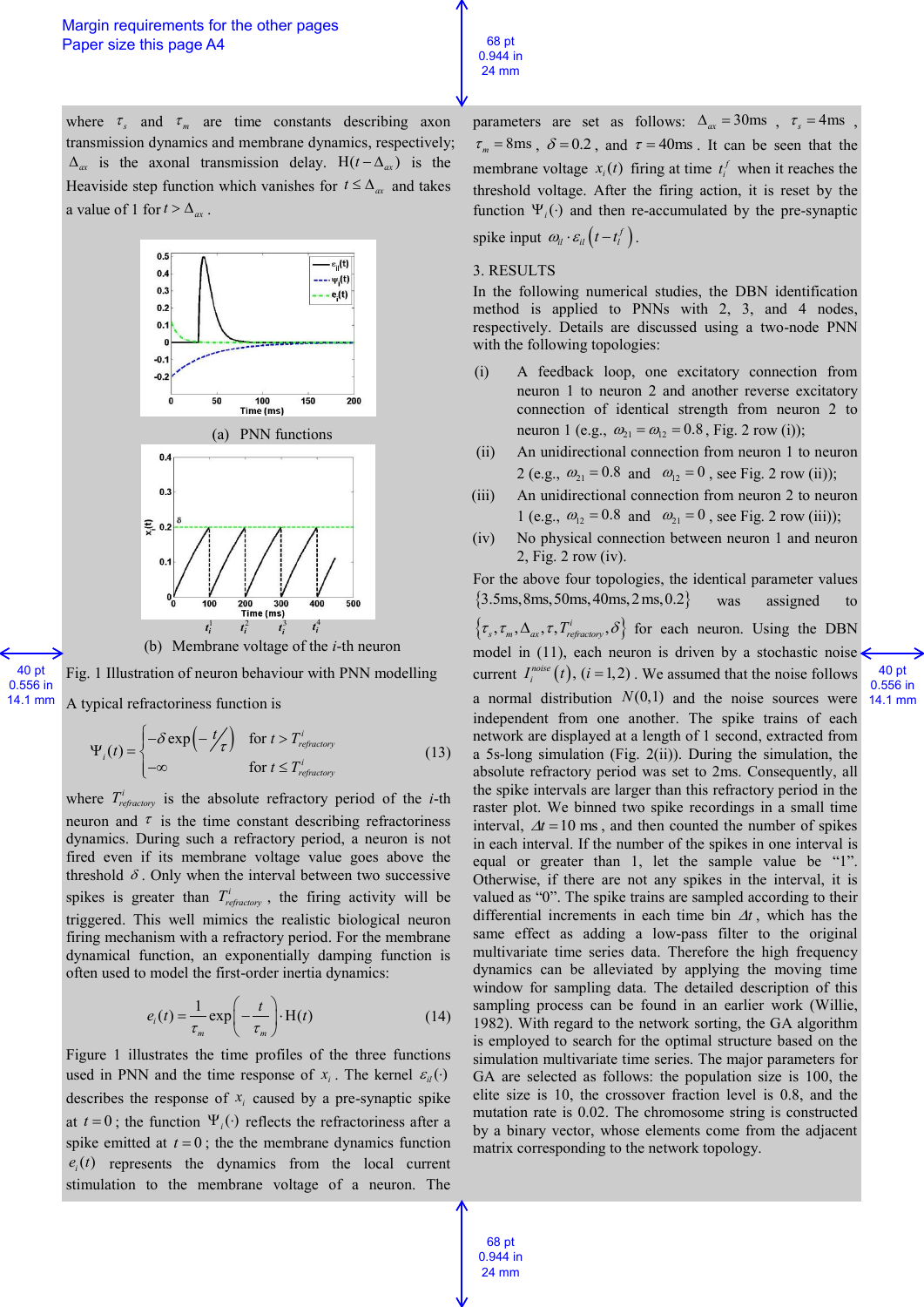

Fig. 2. Simulation of two-node PNNs of different topologies (i)-(iv). Column (a): network topology. The numerical value on each arrow represents the strength of each synaptic interaction. Column (b): the raster plots of two neurons' recordings (the total simulation period is 5s and only 1s is shown here). Column (c): sampled time-series obtained from the two spike trains after binning at 10ms intervals.

**Table 1.** BDN identification results for 2, 3, and 4-node PNN

40 pt 0.556 in 14.1 mm

| <b>Network</b><br>Scale | # of Structure | # of Connections<br>& Disconnections | Correct<br>Ratio | <b>False Plositve</b><br>Ratio | <b>False Negative</b><br>Ratio |
|-------------------------|----------------|--------------------------------------|------------------|--------------------------------|--------------------------------|
| $2$ -node               | 100            | 200                                  | 0.8953           | $\theta$                       | 0.1047                         |
| 3-node                  | 100            | 600                                  | 0.9695           | 0.0047                         | 0.0258                         |
| 4-node                  | 100            | 1200                                 | 0.9413           | 0.0104                         | 0.0483                         |

The sampled time series data of the two neurons in each network were created through binning two spike recordings in  $\Delta t = 10$  ms and binarizing the number of spikes in each interval as shown in Fig. 2, column (c). Based on these timeseries data, the DBN identification method was applied to the four networks (i)-(iv), respectively. As a result (see Table 1, the causal connections can be successfully identified in all 2 node network topologies.

The DBN identification method is also applied to 3-node and 4-node PNN structures. We randomly construct 100 network structures for each network scale and conduct similar simulations as to the 2-node networks. The self-connections of every node are prohibited, thus the total number of connections and disconnections is  $n(n-1)$ . Key features such as the correct identification ratio, the false positive identification ratio, and the false negative identification ratio are calculated according to the total number of connections and disconnections, and the identification results are also listed in Table 1. It can be seen that a high level of correct ratio has been achieved for all cases. The false positive ratio

is low and it increases slightly when the network node number is increased. It is worthwhile noting that the false negative ratio is always greater than the false positive ratio. This fact suggests that the DBN identification method has a stronger tendency of missing existing connections than nonexisting connections.

## 4. CONCLUSIONS AND DISCUSSIONS

68 pt 0.944 in 24 mm

In this work, a DBN identification method is developed to investigate biological PNN structure. Benefited from MDL and GA, the DBN identification method is able to rapidly identify and locate causal connections without *a priori* knowledge on the synthetic biological NN architectures. The simulation shows that this method is robust to high levels of measurement noises, and is efficient for nonlinear neuronal dynamics. In addition, the proposed method requires only the measurement of dynamic expression profiles of network nodes. With the advances in high throughput measurement methods, such as multiple single neuron recordings, voltage sensitive dyes or multi-electrode array technology, this modelling technique may soon become applicable in describing large scale *in vitro* or *in vivo* NNs and improve the understanding of relationship between biological dynamics and network topologies.

Other than identifying the functional connections, the DBN identification method also retrieves plenty of connective strength information which is contained in the CPTs. It is observed that a larger value of  $\theta_{i,j,k}$  in CPT indeed indicates a more significant regulation to the *i*-th node from its parent node, likewise a smaller coefficient corresponds to a weaker regulation. The quantitative combination in  $X_i$  and  $Pa(X_i)$ reflects whether the *i*-th neuron is up-regulated or downregulated by its parent node, i.e. the property of causal connections. Therefore, such implicit information provides a possibility to deduce more detailed intracellular interaction architectures by collecting the information of the distribution of causality saved in CPTs.

The DBN identification method postulates all neurons accessible for direct measurements. This requirement is, however, not always fulfilled *in vivo*. To overcome this disadvantage, experiments can be designed among those detectable network nodes. This means only partial observations of the network are accessible. The proposed DBN identification method needs to be extended for partial observation neural networks.

### ACKNOWLEDGMENT

This work was supported by the National Natural Science Foundation of China (61364018), the Inner Mongolia Autonomous Region Natural Science Foundation (2016 JQ07), the Program for Young Talents of Science and Technology in Universities of Inner Mongolia Autonomous Region (NJYT-15-A05), and the State Scholarship Fund (201508155034).

#### REFERENCES

Blinowska, K. J., Kus, R. and Kaminski, M. (2004). Granger causality and information flow in multivariate processes. *Phys Rev E Stat Nonlin Soft Matter Phys,* 70(5), 050902.